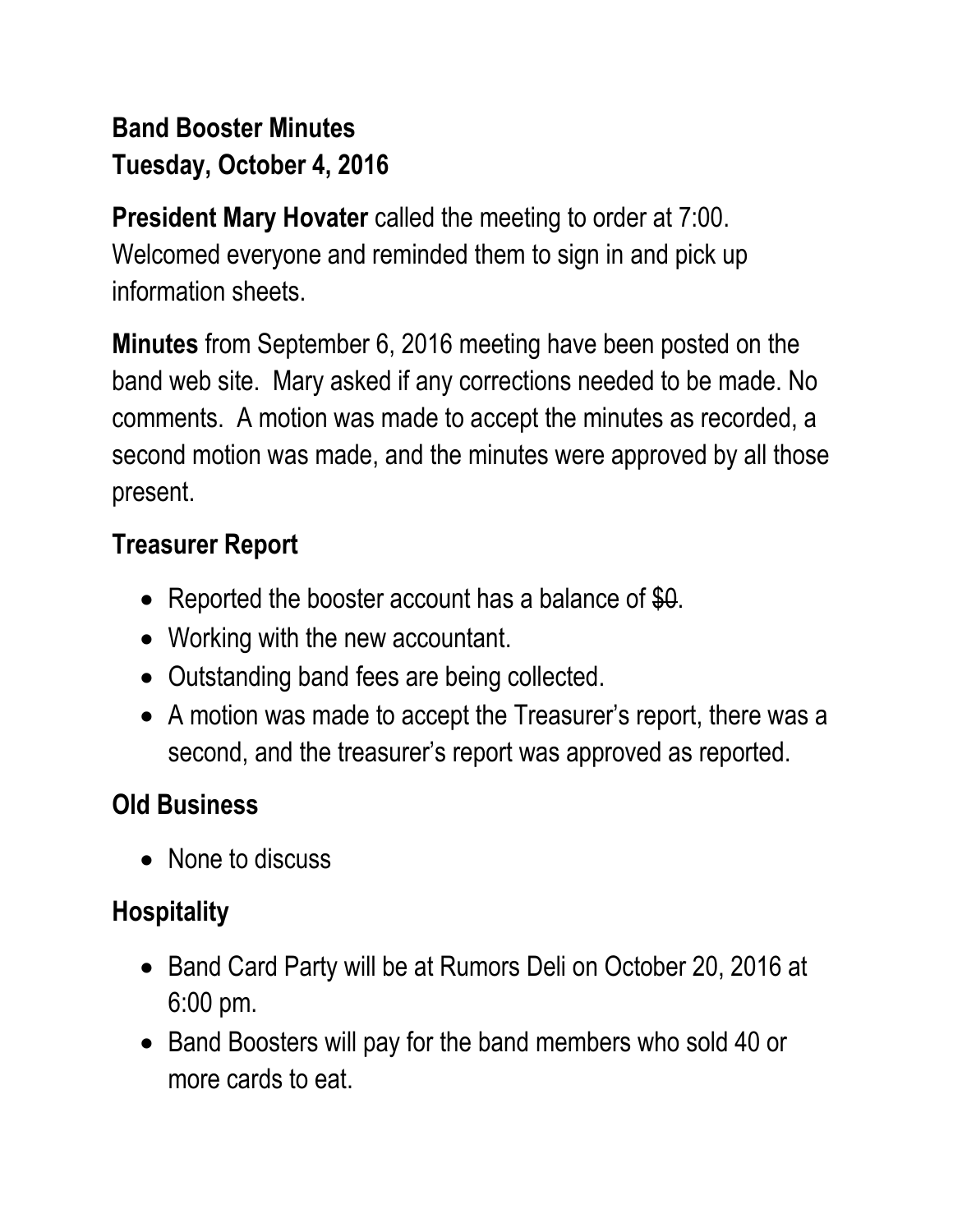• Parents that want to attend will pay for their meal.

#### **Mary**

- Senior Recognition will be October  $28<sup>th</sup>$ , the last home game.
- Bryan Smith is in charge.
- Help will be needed in order for the senior band parents to attend festivities and watch their children perform.
- Still need help in the concession stand. If you are signed up, please make sure you are at the ballgame to work.
- Charlie Youmans suggested we purchase more frying equipment to eliminate wait time and make orders faster.
- 5064 band cards were sold and 108 are still out.
- There are band show shirts available if anyone wants to purchase one.
- Please contact Carol to find out how much is due on the Chicago trip if you are unsure of the amount.
- Will print up a letter to hand out to anyone interested in helping sponsor the new uniform purchase.

### **Uniforms**

- Leslie stated all is good in the uniform room.
- Reminded everyone to check child's uniform each week and that gloves can be washed at home.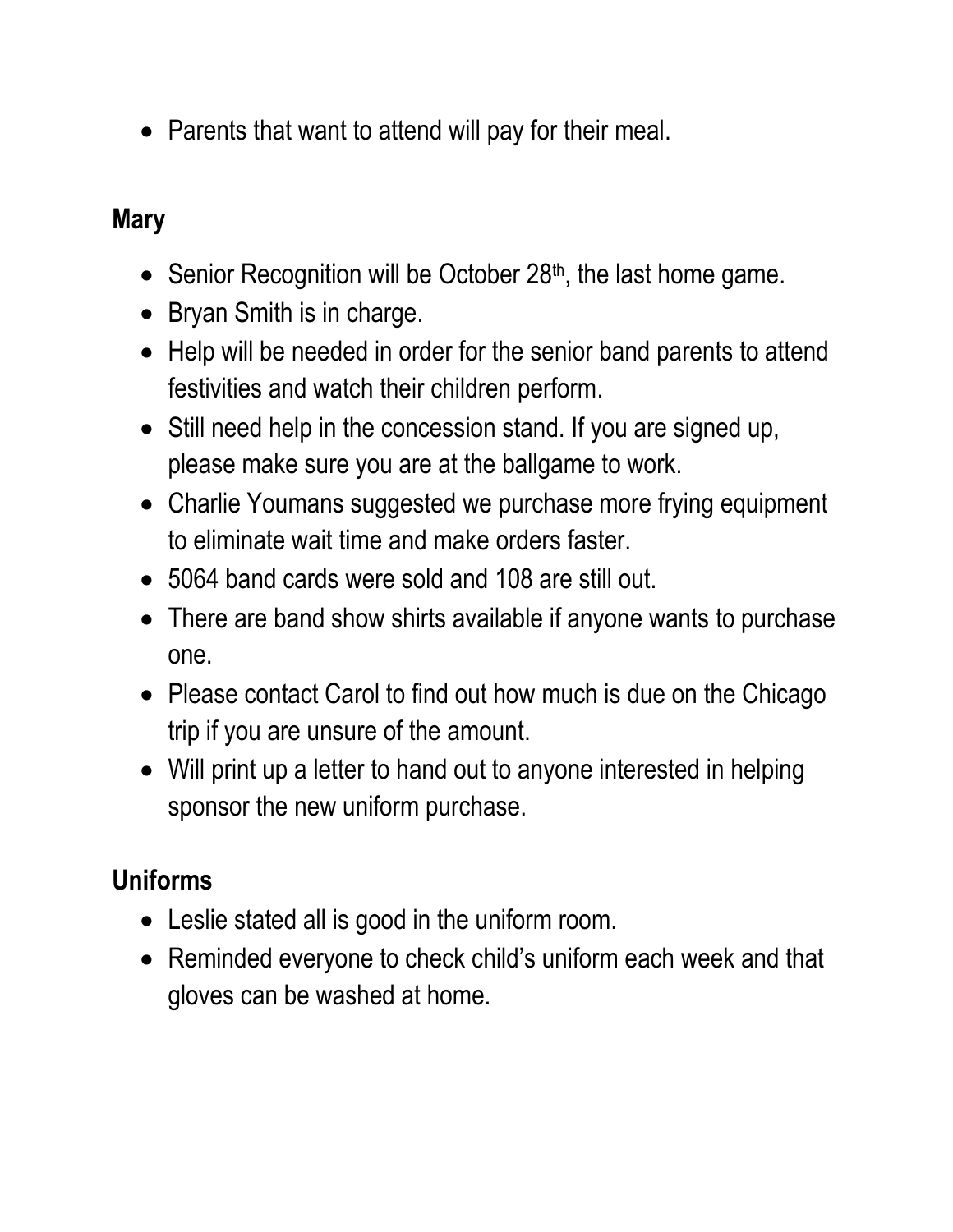## **Public Relations**

• Kathryn requested everyone continue to take photos of the games so we can send them in to Mr. Smith by the end of the school year.

### **Chaperones**

- Please contact Jackie before Friday night if you want to ride the bus as several people have already signed up.
- Come at least 30 minutes before we leave to ride bus.

#### **Pit Crew**

- John Sisk asked about shocks and brighter head lights on the equipment truck.
- Loading and pit crew are doing a wonderful job. Please continue to help each week and don't forget the competitions.

### **Mrs. Bean presented by Mr. Smith (CMS Football Game)**

- Beginning band students have learned Hot Cross Buns.
- A special thank you to the band booster parents who helped at the beginning band instrument meeting. And to the hospitality that made our new parents feel welcome.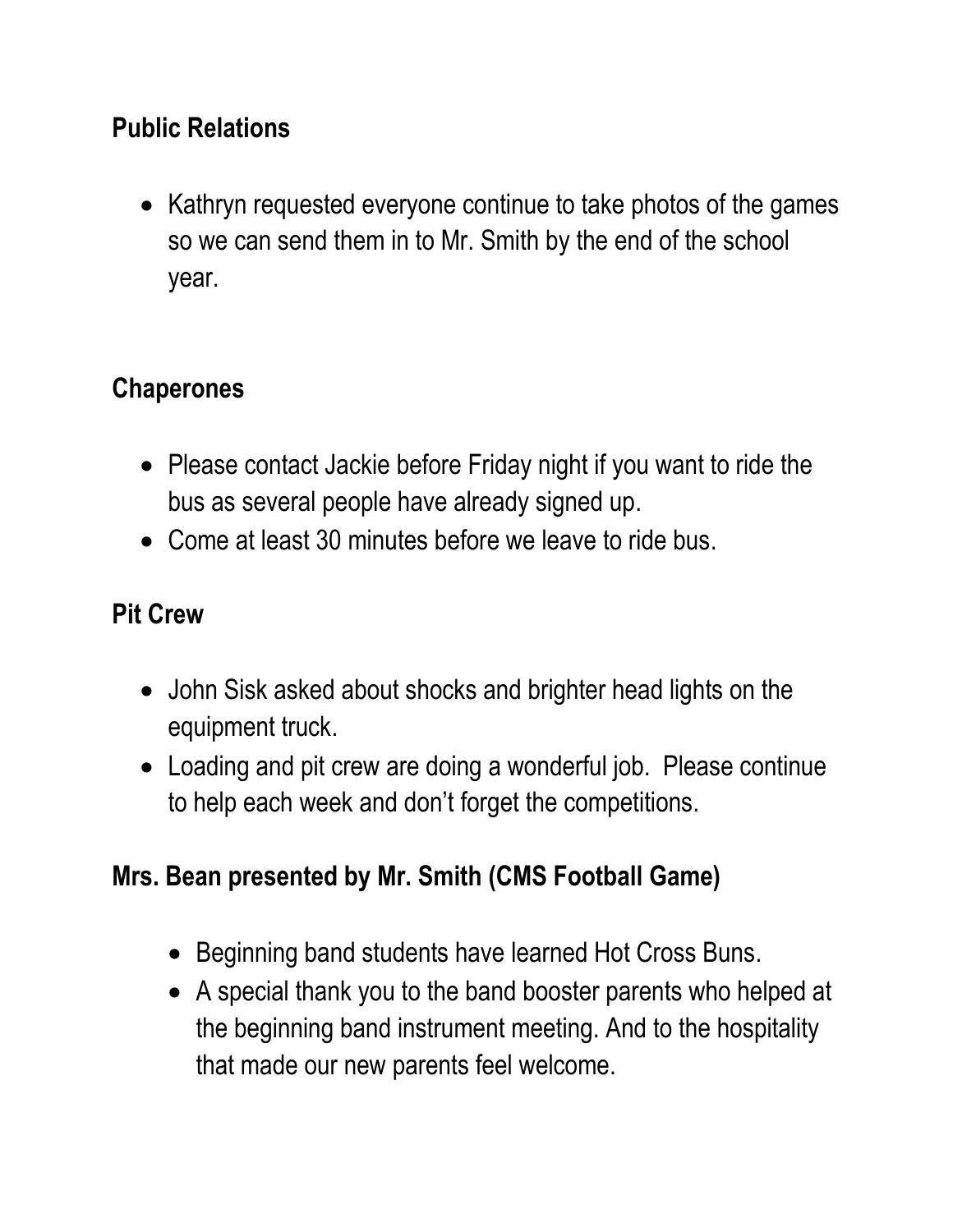- Fall Spectrum is 10/21 in Tuscaloosa.
- CMS students enjoyed the bonfire and loved performing and interacting with the high school students.
- Band Card Sale will begin this week.
- Some items the CMS band is hoping to purchase with the money from the band cards are  $\frac{3}{4}$  size concert tuba, an Oboe, and instructional material.

### **Mr. Teuscher by Mr. Smith (CMS Football Game)**

• Performance at UNA Percussion Preview went great and kids had a great time.

### **Mr. Smith**

- $\bullet$  Chicago final trip installment is due Oct. 13th.
- Hoover marching competition is Oct. 15<sup>th</sup> and Athens Contest is Oct. 22nd .
- We have been looking at some different style uniforms for the band when the time comes to order.
- We will need sponsors to get the new uniforms by next year. We will have to order them by December of 2016 to receive them by April 2017.